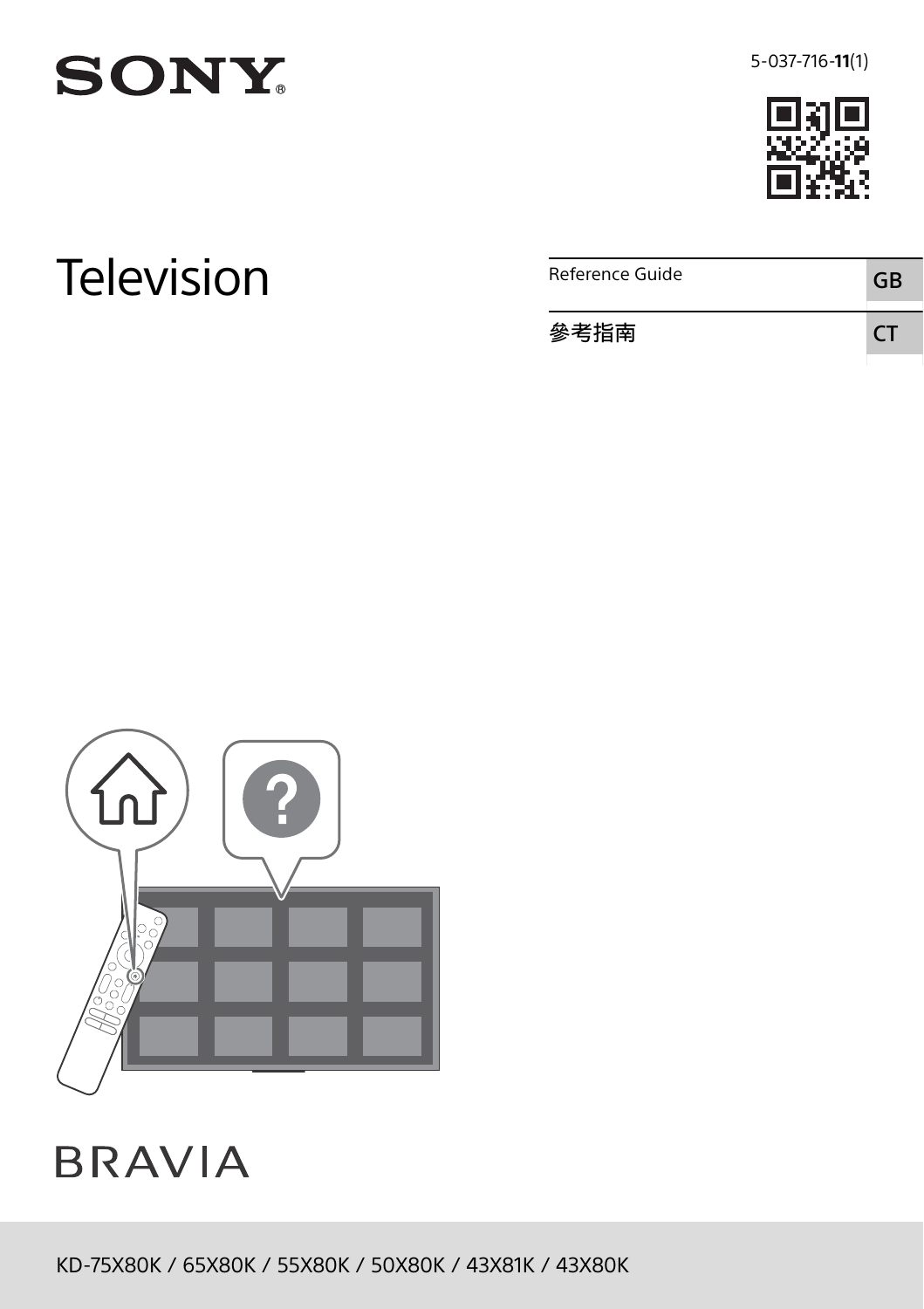# About Manuals

This TV comes with the following manuals. Please retain the manuals for future reference.

### Setup Guide

• TV installation and setup.

# Reference Guide (this manual) / Safety Documentation

• Safety information, remote control, troubleshooting, wall-mount installation, specification, etc.

### Help Guide (On screen Manual)

• Settings, functions, Internet connection, troubleshooting, etc.

**IMPORTANT – Read the End User Software Licence Agreement before using your Sony product.** Using your product indicates your acceptance of the End User Software Licence Agreement. The software licence agreement between you and Sony is available online at Sony website (https:// www.sony.net/tv-software-licenses/) or on your product screen. Press **x** (Quick Settings) on the remote control and  $select [Setting] \rightarrow [System] \rightarrow [About] \rightarrow [Legend]$ 

• Before operating the TV, please read the "[Safety Information"](#page-1-0). • Read the supplied safety documentation for additional safety

• Instructions about ["Installing the TV to the Wall](#page-3-0)" are included

• Images and illustrations used in the Setup Guide and this manual are for reference only and may differ from the actual

• Setting menus are subject to change without notice due to

Labels for the TV Model No. and Power Supply rating are located

This television is designed for use in Hong Kong and ensured

For latest information, visit Sony support website. Location of the identification label

- To open it, press  $\ominus$  (Input select) on the remote control and select [Help]. If [Help] does not exist, select [Edit] and add [Help].
- You can refer to the Help Guide with your smartphone.



**[https://rd1.sony.net/help/](https://rd1.sony.net/help/tv/jga1/h_ga/) tv/jga1/h\_ga/**

# <span id="page-1-0"></span>Safety Information

### Installation/Set-up

Install and use the TV set in accordance with the instructions below in order to avoid any risk of fire, electric shock or damage and/or injuries.

#### **Installation**

- The TV set should be installed near an easily accessible AC power outlet (mains socket).
- Place the TV set on a stable, level surface to prevent it from falling over and causing personal injury or property damage.
- Install the TV where it cannot be pulled, pushed, or knocked over.
- Install the TV so that the TV's Table-Top Stand does not protrude out from the TV stand (not supplied). If the Table-Top Stand protrudes out from the TV stand, it may cause TV set to topple over, fall down, and cause personal injury or damage to the TV.



#### **Transporting**

- Before transporting the TV set, disconnect all cables.
- Two or more persons are needed to transport a large TV set.
- When transporting the TV set by hand, hold it as shown below. Do not put stress on the panel and the frame around the screen.
- When lifting or moving the TV set, hold it firmly from the bottom.





Note

information.

product.

software updates.

on the rear of the TV.

the usage in Hong Kong only.

within this TV's instruction manual.

 $\rightarrow$  [Notices and licences].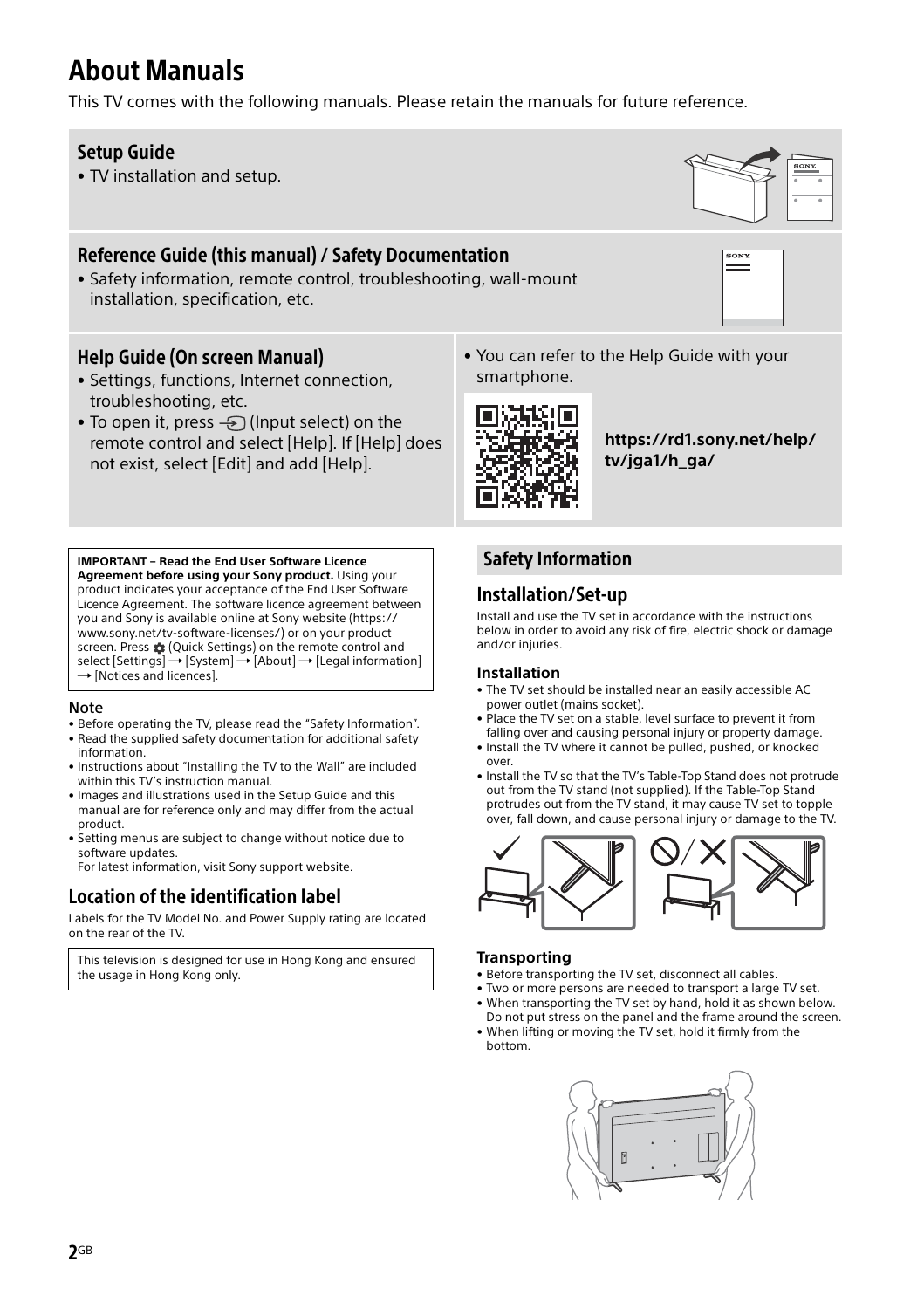- When transporting the TV set, do not subject it to jolts or excessive vibration.
- When transporting the TV set for repairs or when moving, pack it using the original carton and packing material.

#### **Topple prevention**



# Remote Control and TV

**The remote control shape, layout, availability and function of remote control buttons may vary depending on your region/country/ TV model/TV settings\*<sup>1</sup> .**



# **(Power)**

**TV:** Display TV channel list or switch to input.

 **(Quick settings):** Display Quick Settings.

*I* (Input select): Display and select the input source, etc.

**123 (Control menu):** Display the Control menu.

 $\boxed{2}$  **A** /  $\blacktriangledown$  /  $\blacktriangle$  /  $\blacktriangleright$  /  $\oplus$ : On screen menu navigation and selection.

 **(Back)**

 **(Home)**

 **(Google Assistant) / (Microphone):** Use Google Assistant<sup>\*2\*3</sup> or voice search<sup>\*3</sup>.

 $\boxed{3}$   $\boxed{\triangle}$  + / - (Volume)  **(Mute)\*<sup>4</sup>**

**CH + / – (Channel)**

# $\blacktriangleright$  /  $\blacksquare$

**(Guide):** Display the digital programme guide.

**App buttons**

# GB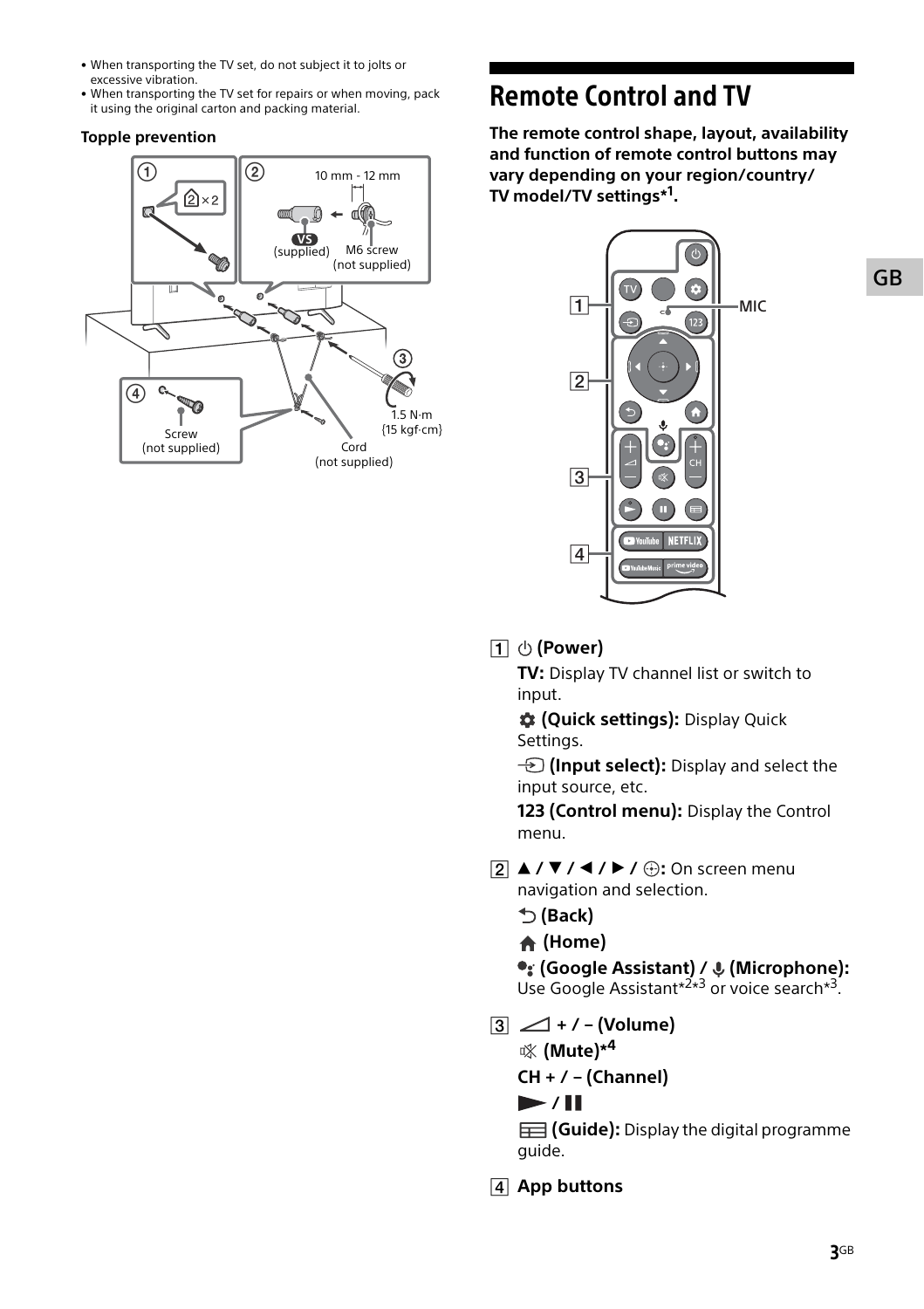

- **BUILT-IN MIC SWITCH<sup>\*2</sup>:** Turn on/off the built-in MIC.
- **(Power)**
- **Remote Control sensor / Light sensor / LED**
- **Built-in MIC<sup>\*2\*3\*5</sup>:** To enable the built-in MIC, press the Google Assistant/ microphone button on the remote control and follow the on-screen instructions.
- \*1 For other remote control models, refer to the online Help Guide for details.
- \*2 Only for limited region/country/model/language.
- \*3 Google Assistant or voice search requires an Internet connection.
- \*4 Accessibility shortcut is available by pressing and holding  $n\mathbb{X}$  (Mute).
- \*5 Power consumption will increase when the built-in MIC is enabled as it is always listening.



For more information, refer to the Help Guide.

Press  $\bigoplus$  (Input select) on the remote control and select [Help]. If [Help] does not exist, select [Edit] and add [Help].

# <span id="page-3-0"></span>Installing the TV to the Wall

# Using the optional Wall-Mount Bracket (SU-WL850 or SU-WL450)\* (not supplied)

### **To Customers:**

For product protection and safety reasons, Sony strongly recommends that installation of your TV be performed by Sony dealers or licensed contractors. Do not attempt to install it yourself.

### **To Sony Dealers and Contractors:**

Provide full attention to safety during the installation, periodic maintenance and examination of this product.

### **Wall-Mount Bracket Installation Information**

For instructions on Wall-Mount Bracket installation, see the Installation Information (Wall-Mount Bracket) on the product page for your TV model.

https://www.sony-asia.com/support

- Follow the instruction guide provided with the Wall-Mount Bracket for your model. Sufficient expertise is required in installing this TV, especially to determine the strength of the wall for withstanding the TV's weight.
- Sony is not liable for any damage or injury caused by mishandling or improper installation.
- Only qualified service personnel should carry out wall-mount installations.
- For safety reasons, it is strongly recommended that you use Sony accessories, including: —Wall-Mount Bracket SU-WL850 —Wall-Mount Bracket SU-WL450
- Be sure to use the screws supplied with the Wall-Mount Bracket when attaching the Wall-Mount Bracket to the TV set. The supplied screws are designed as indicated by illustration when measured from the attaching surface of the Wall-Mount Bracket. The diameter and length of the screws differ depending on the Wall-Mount Bracket model. Use of screws other than those supplied may result in internal damage to the TV set or cause it to fall, etc.

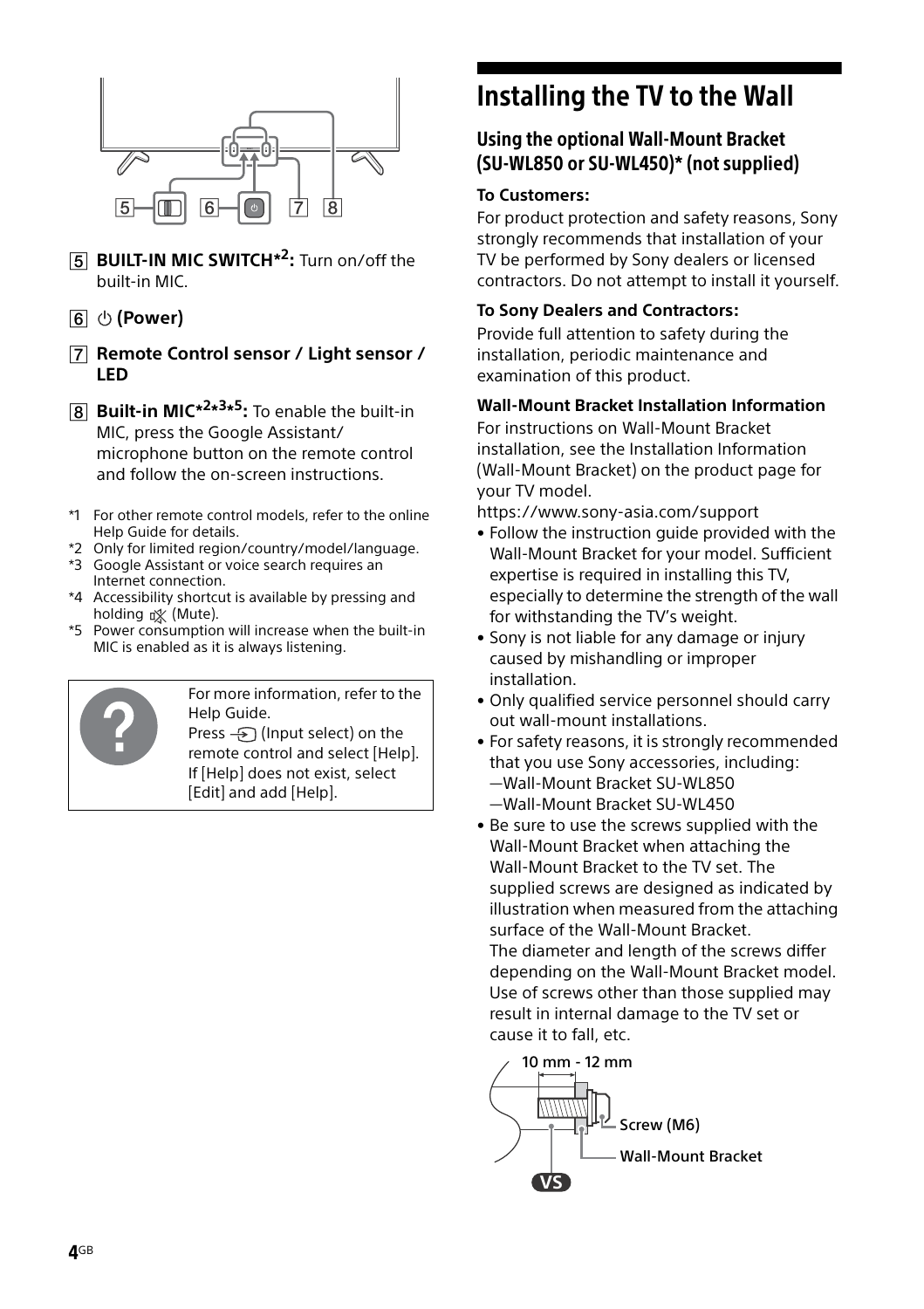- Be sure to store the unused screws and Table-Top Stand in a safe place until you are ready to attach the Table-Top Stand. Keep the screws away from small children.
- \* Only for limited region/country/model.

# Optional Camera and Microphone Unit (not supplied) Cable Management



# Troubleshooting

General troubleshooting for issues like: black screen, no sound, frozen picture, TV does not respond, or network is lost, do the following steps.

- **1** Restart your TV by pressing the power button on the remote control for about five seconds. The TV will restart. If the TV does not recover, try unplugging the AC power cord (mains lead) then press the power button on the TV and release it. Wait for two minutes, and plug in the AC power cord (mains lead). Or, press the power button on the TV for about 40 seconds until the TV turns off.
- 2 Refer to the Help menu shown below.
- **3** Connect your TV to the Internet and perform a software update. Sony recommends you to keep your TV software updated. Software updates provide new features and performance improvements.
- 4 Visit Sony support website (information provided at the end of this manual).

### **When you plug in the TV, the TV may not be able to turn on for a while even if you press the power button on the remote control or the TV.**

It takes time to initialize the system. Wait for about one minute, then operate it again.

### **The remote control does not function.**

• Replace the batteries.

### **The parental lock password has been forgotten.**

• Enter 9999 for the PIN and enter the new PIN.



For more information on troubleshooting, refer to the Help Guide. Press  $\bigoplus$  (Input select) on the remote control and select [Help]. If [Help] does not exist, select [Edit] and add [Help].

# Specifications

### System

Panel system: LCD (Liquid Crystal Display) Panel, LED Backlight TV system:

Analogue: I, D/K, B/G, M

Digital: DTMB

Colour system: PAL/SECAM/NTSC3.58/

NTSC4.43

Channel coverage: Analogue: UHF/VHF/Cable Digital: UHF

Sound output: 10 W + 10 W

Wireless technology Protocol IEEE 802.11a/b/g/n/ac Bluetooth® Version 4.2

# Input/Output jacks

Antenna (aerial)/cable 75 ohm external terminal for VHF/UHF  $\Rightarrow$  HDMI 4 AUDIO IN Analogue audio input (Stereo mini jack)  $\oplus$  /  $\oplus$  VIDEO IN Video/Audio input (mini jack) HDMI IN 1/2/3/4 (HDCP 2.3-compatible) Video:  $4096 \times 2160p$  (50, 60 Hz) $*^{1*2}$ , 4096  $\times$  2160p  $(24 \text{ Hz})^{*1}$ , 3840 × 2160p (50, 60 Hz)<sup>\*2</sup>, 3840 × 2160p (24, 25, 30 Hz), 1080p (30, 50, 60 Hz), 1080/24p, 1080i (50, 60 Hz), 720p (30, 50, 60 Hz), 720/24p, 576p, 480p, PC Formats\*<sup>3</sup>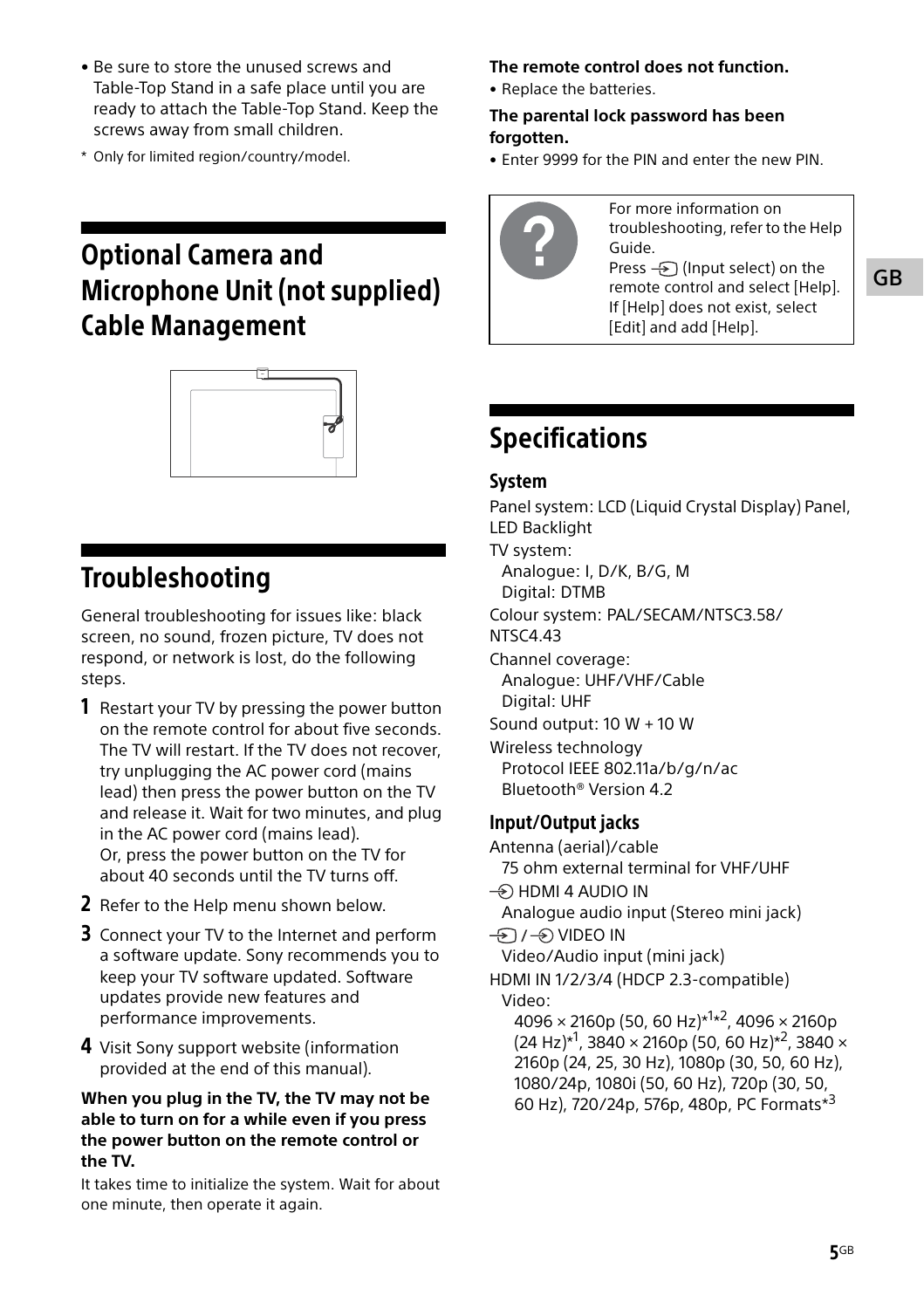Audio: In eARC (Enhanced Audio Return Channel) mode Refer to the online Help Guide for details. Except eARC mode 5.1 channel linear PCM: 32/44.1/48/88.2/ 96/176.4/192 kHz 16/20/24 bits, Dolby Audio, Dolby Atmos, DTS eARC/ARC (Enhanced Audio Return Channel/ Audio Return Channel) (HDMI IN 3 only)\*4 In eARC mode Refer to the online Help Guide for details. In ARC mode Two channel linear PCM: 48 kHz 16 bits, Dolby Audio, Dolby Atmos, DTS  $\ominus$  DIGITAL AUDIO OUT (OPTICAL) Digital optical jack (Two channel linear PCM: 48 kHz 16 bits, Dolby Audio, DTS) (Stereo mini jack) Headphone  $-1$ ,  $-2$ USB port 1 supports High Speed USB (USB 2.0) USB port 2 supports Super Speed USB (USB 3.2 Gen 1)  $x^2$  LAN 10BASE-T/100BASE-TX connector (Depending on the operating environment of the network, connection speed may differ. The communication rate and quality are not guaranteed.) REMOTE RS-232C, mini jack (This terminal is for service use only.) Power and others Power requirements 220 V - 240 V AC, 50 Hz Screen size (measured diagonally) (Approx.) KD-75X80K: 75 inches / 189.3 cm KD-65X80K: 65 inches / 163.9 cm KD-55X80K: 55 inches / 138.8 cm KD-50X80K: 50 inches / 125.7 cm KD-43X81K / 43X80K: 43 inches / 108.0 cm Power consumption Indicated on the rear of the TV Standby power consumption\*5\*6 0.5 W Display resolution (horizontal × vertical) (pixels) 3840 × 2160 Output rating 500 mA (for USB 1), 900 mA (for USB 2)

# Dimensions (Approx.) (w  $\times$  h  $\times$  d) (mm)

with Table-Top Stand KD-75X80K: 1675 × 1041 × 412 KD-65X80K: 1452 × 906 × 339 KD-55X80K: 1233 × 783 × 339 KD-50X80K: 1119 × 716 × 288 KD-43X81K / 43X80K: 964 × 629 × 288 without Table-Top Stand KD-75X80K: 1675 × 962 × 73 KD-65X80K: 1452 × 836 × 72 KD-55X80K: 1233 × 713 × 72 KD-50X80K: 1119 × 649 × 70 KD-43X81K / 43X80K: 964 × 563 × 69

# Mass (Approx.) (kg)

with Table-Top Stand KD-75X80K: 33.5 KD-65X80K: 22.7 KD-55X80K: 16.9 KD-50X80K: 13 KD-43X81K / 43X80K: 10.7 without Table-Top Stand KD-75X80K: 32.2 KD-65X80K: 21.7 KD-55X80K: 15.9 KD-50X80K: 12.4 KD-43X81K / 43X80K: 10.1

# **Others**

Optional accessories Wall-Mount Bracket: SU-WL850 (KD-75X80K / 65X80K / 55X80K only) Wall-Mount Bracket: SU-WL450 Camera and Microphone Unit: CMU-BC1 Operating temperature: 0 ºC - 40 ºC

Operating humidity: 10% - 80% RH (noncondensing)

- \*1 When 4096 × 2160p is input and [Wide mode] is set to [Normal], the resolution is displayed as 3840 × 2160p. To display 4096 × 2160p, set [Wide mode] setting to [Full 1] or [Full 2].
- \*2 Refer to the on screen menu to set [HDMI signal format].
- \*3 Refer to the online Help Guide for details.
- \*4 Connect your audio system to the HDMI IN 3 to route TV audio to your audio system.
- \*5 Specified standby power is reached after the TV finishes necessary internal processes.
- \*6 Standby power consumption will increase when your TV is connected to the network.

### Note

- Optional accessories availability depends on countries/region/TV model/stock.
- Design and specifications are subject to change without notice.
- Subscriptions for services and applications may be required and additional terms, conditions and/or charges may apply when using Google Assistant.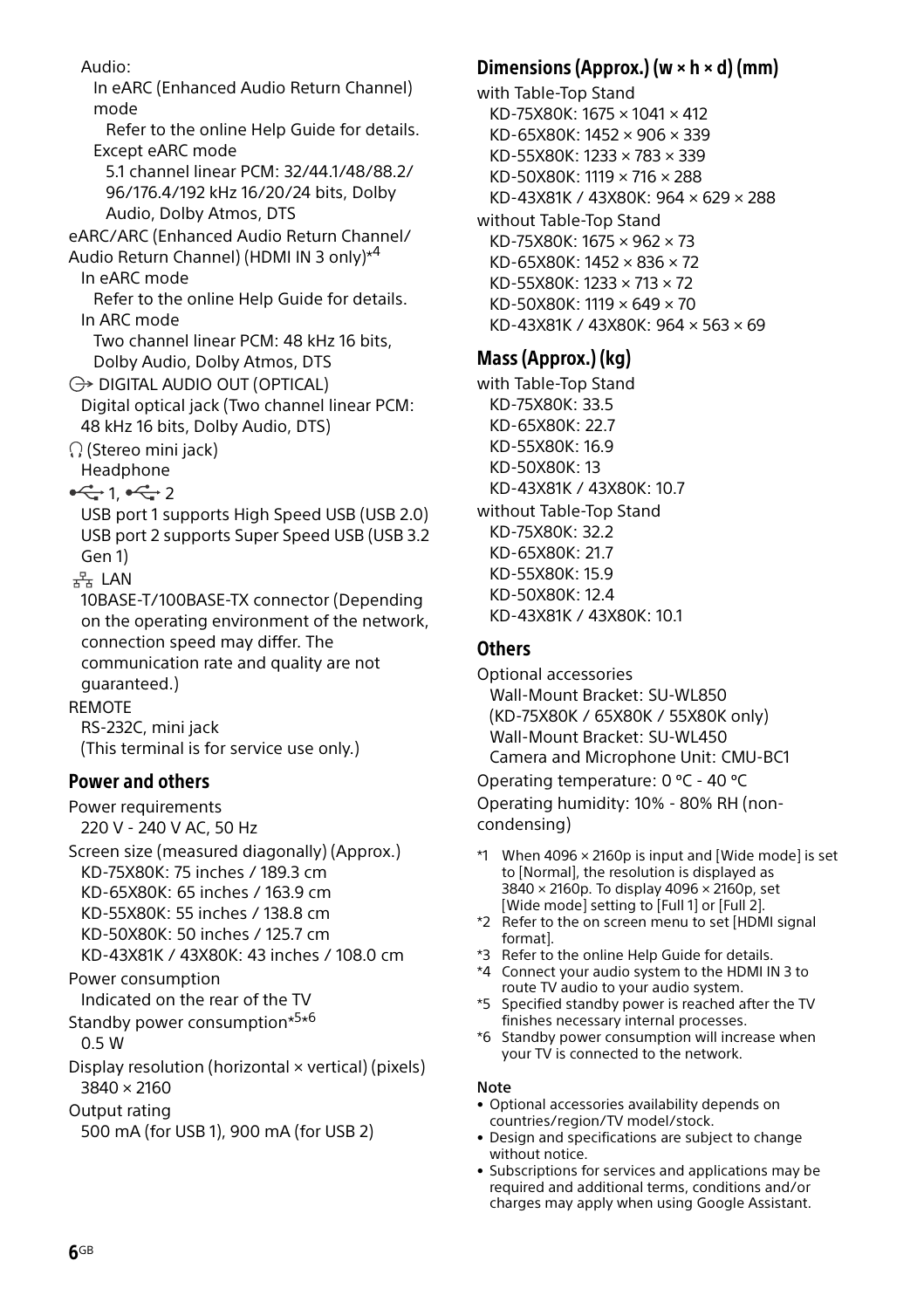# Trademark Information

- The terms HDMI, HDMI High-Definition Multimedia Interface, and the HDMI Logo are trademarks or registered trademarks of HDMI Licensing Administrator, Inc.
- Dolby, Dolby Vision, Dolby Atmos, Dolby Audio, and the double-D symbol are trademarks of Dolby Laboratories Licensing Corporation. Manufactured under license from Dolby Laboratories. Confidential unpublished works. Copyright © 1992-2021 Dolby Laboratories. All rights reserved.
- Gracenote, the Gracenote logo and logotype, "Powered by Gracenote" logo are either registered trademarks or trademarks of Gracenote, Inc. in the United States and/or other countries.
- Google TV is the name of this device's software experience and a trademark of Google LLC. Google, YouTube and other marks are trademarks of Google LLC.
- For DTS patents, see http://patents.dts.com. Manufactured under license from DTS, Inc. DTS, Digital Surround, and the DTS logo are registered trademarks or trademarks of DTS, Inc. in the United States and other countries. © 2020 DTS, Inc. ALL RIGHTS RESERVED.
- Netflix is a registered trademark of Netflix, Inc.
- TUXERA is a registered trademark of Tuxera Inc. in the US and other countries.
- All other trademarks are the property of their respective owners.

GB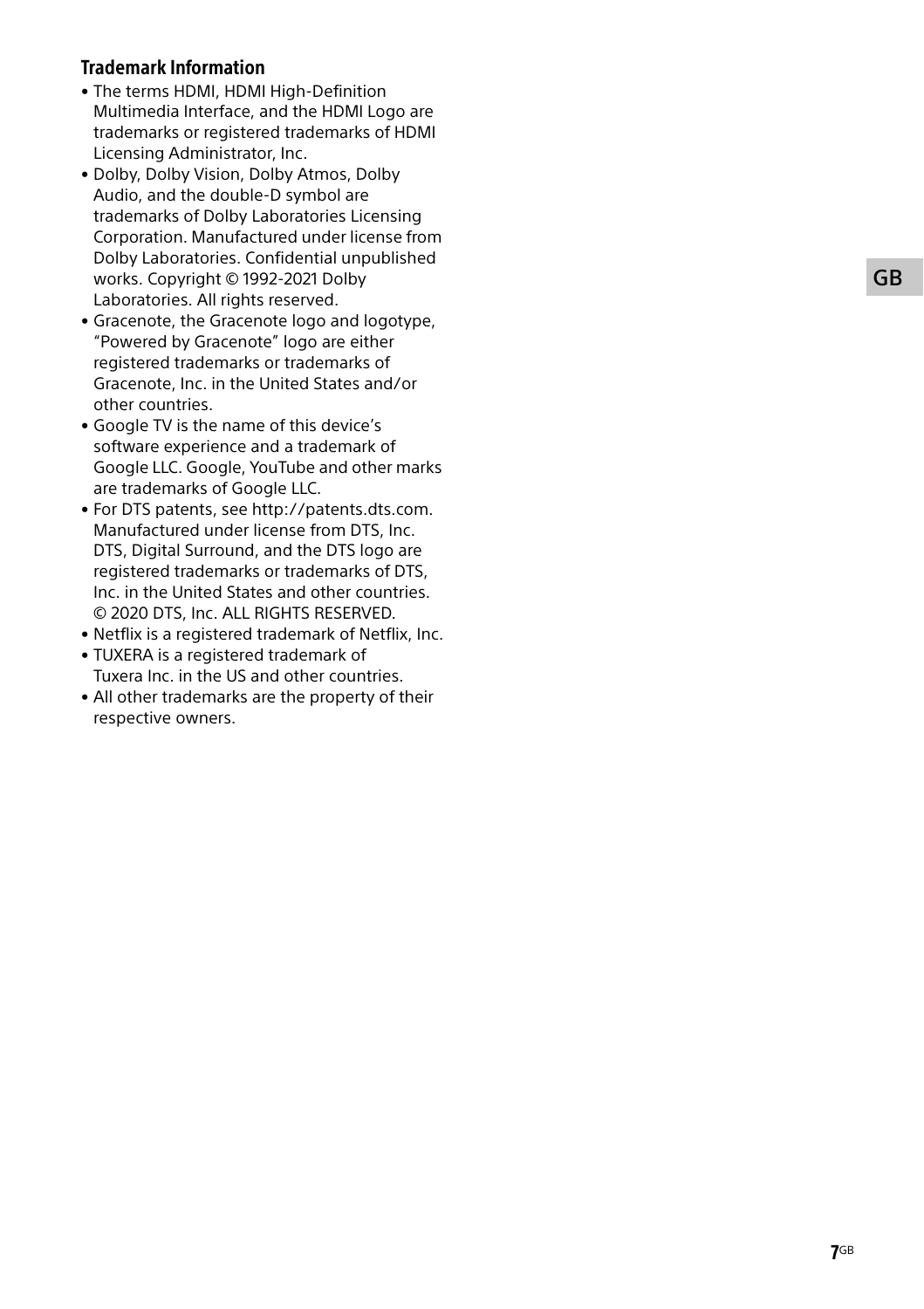# 關於說明書

本電視機附帶以下說明書。請保管好這些說明書,以供日後參考。

### 安裝指南

• 電視機安裝和設定。

# 參考指南 (本說明書)/ 安全檔案

• 安全資訊、遙控器、故障排除、壁掛式安裝、規格等。

# 說明指南 (電子說明書)

- 設定、 功能、網際網路連線、故障排除等。
- 想要打開說明, 請按遙控器上的  $\ominus$  (輸入選 擇),選擇 [ 說明 ]。如果 [ 說明 ] 不存在,請 選擇 [ 編輯 ] 並添加 [ 說明 ]。





[https://rd1.sony.net/help/](https://rd1.sony.net/help/tv/jga1/h_ga/) tv/jga1/h\_ga/

重要 - 在使用 Sony 產品之前,請先閱讀終端使用者軟體授權<br>合約。若使用您的產品,則表示您接受終端使用者軟體授權合 約。您與 Sony 之間的軟體授權合約可在 Sony 網站 (https:// www.sony.net/tv-software-licenses/) 上線上獲取, 也可在您 產品的螢幕上獲取。按遙控器上的 ✿ (快速設定),選擇<br>[ 設定 ] → [ 系統 ] → [ 關於 ] → [ 法律資訊 ] → [ 注意事項和授權 ]。

#### 註

- 使用電視機之前,請詳讀 [" 安全資訊 "](#page-7-0)。
- 有關其他安全資訊,請閱讀隨附的安全檔案。
- 有關美區文王真常,體質學用說: "……"《二 圖尔<br>• 有關["將電視機安裝在牆上"](#page-9-0)的指示已包含在這台電視機的使用說 明書。
- 安裝指南和本說明書中使用的影像和插圖僅作參考並可能與實際產 品不同。
- 由於軟件更新,設定選單可能變更恕不另行通知。 有關最新資訊,請造訪 Sony 支援網站。

### 識別標籤的位置

電視機型號和電源等級的標籤位於電視機背面。

本電視設計在香港使用,只保證能在香港使用。

# <span id="page-7-0"></span>安全資訊

### 安裝 / 設定

為了避免火災、觸電或損壞及 / 或受傷等危險,請遵照下列指示來安 裝和使用電視機。

#### 安裝

- 應將電視機安裝在易於插拔的 AC 電源插座附近。
- 將電視機放在一個穩定的平面,以防止墜落和引起個人傷害或財產 損壞。
- 應將電視機安裝在不容易被拉、推或碰倒之處。

• 安裝電視機,使電視機的桌面底座不會從電視機櫃 (非附帶) 凸出。如果桌面底座從電視機櫃凸出,可能導致電視機翻倒、掉落 及人身傷害或對電視機造成損壞。



#### 搬動

- 搬動電視機之前,請斷開所有纜線的連接。
- 大尺寸電視機需要兩人或更多人搬動。
- 用手搬動電視機時,請如下圖所示抓握。請勿對面板以及螢幕周圍 的框邊施加壓力。
- 當抬起或搬動電視機時,從底部抱實。



- 搬動電視機時,請勿使其受到搖晃或過度震動
- 搬動電視機以進行維修或移動時,請使用原有的紙箱和包裝材料進 行包裝。

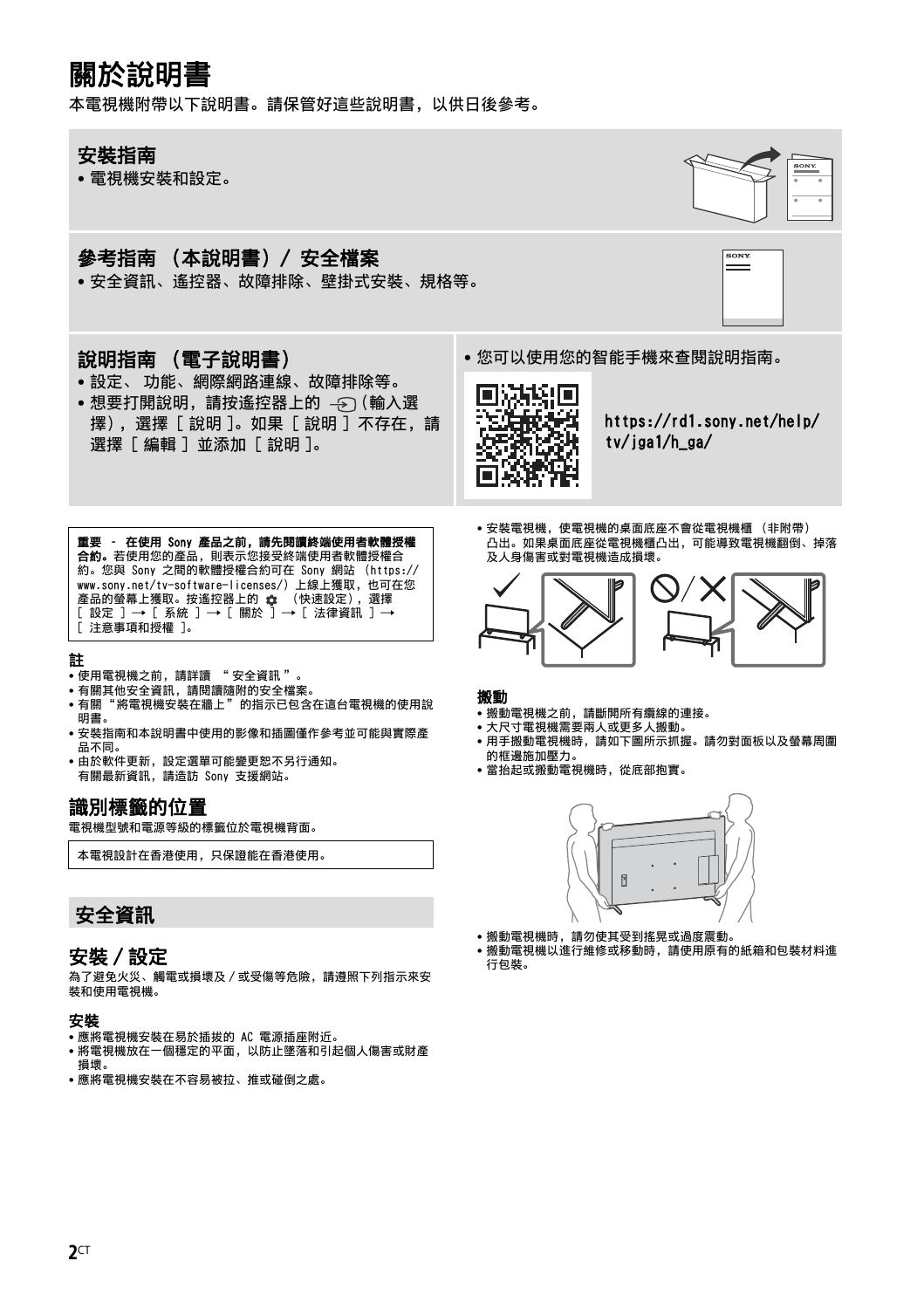

# 遙控器和電視機

遙控器外形、按鈕的佈局、可用性與功能視您的國 家 / 區域 / 電視機型號或設定而可能略有不同 \***<sup>1</sup>** 。



- (電源)
	- TV:顯示電視機頻道清單或切換為輸入。
	- (快速設定):顯示快速設定。
	- (輸入選擇):顯示並選擇輸入來源等。
	- 123 (控制選單):顯示控制選單。
- 2 ▲ / ▼ / ◀ / ▶ / ⊕: 在螢幕選單導航和選 擇上。
	- (返回)
	- (主選單)

<sup>●</sup> : (Google 助理) / ↓ (麥克風): 使用  $\frac{1}{3}$  Google 助理  $\frac{k^{2k-3}}{k^{2k-3}}$  或語音搜尋  $\frac{k^{3}}{8}$ 

- $\boxed{3}$   $\boxed{)}$  + / (音量) (靜音 )\*4 CH + / - (頻道)  $\blacktriangleright$  / II
	- 三三 (指南):顯示數位節目指南。
- 應用按鈕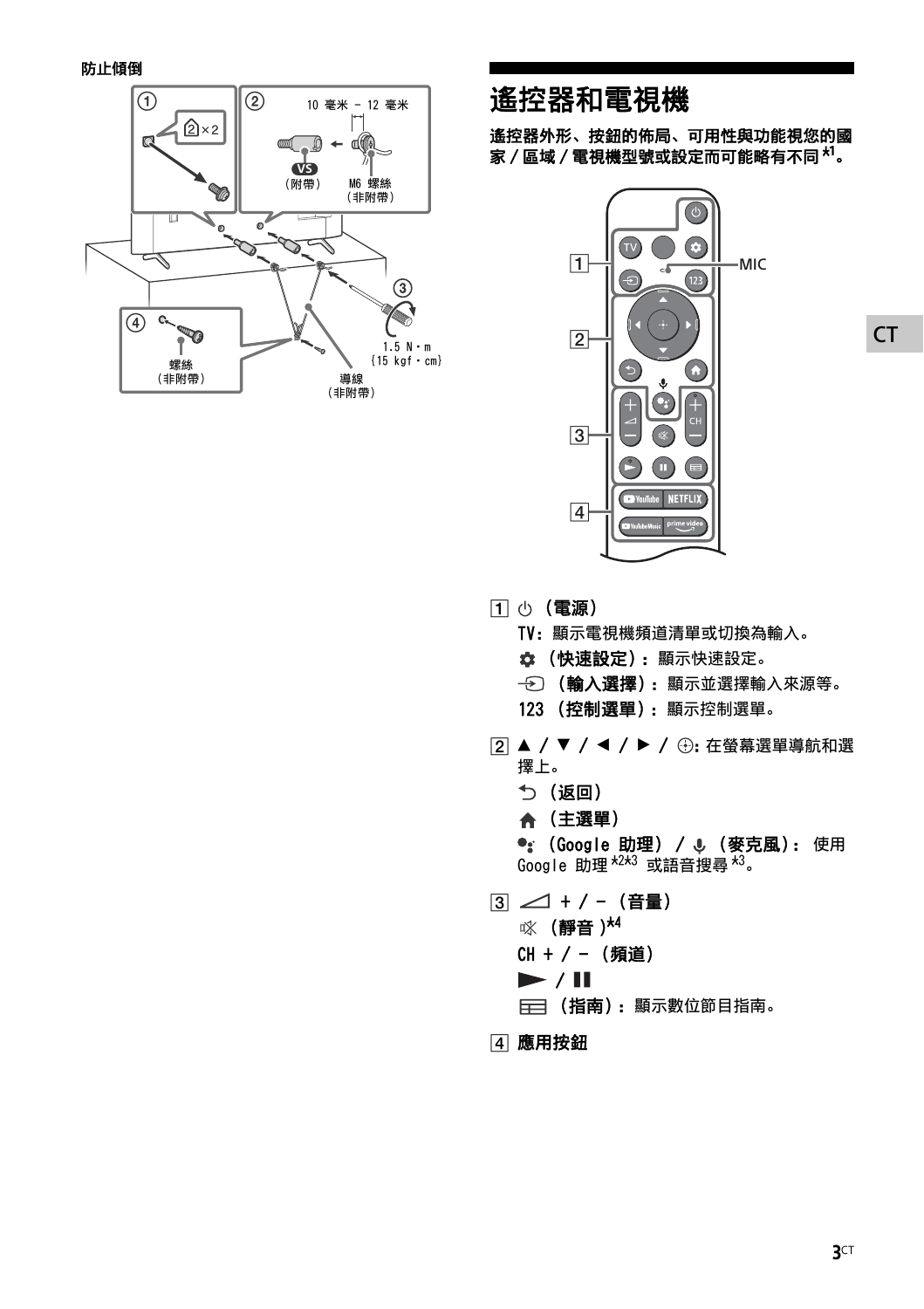

- BUILT-IN MIC SWITCH (內建麥克風開 關 )<sup>\*2</sup>: 開啟 / 關閉內建麥克風。
- (6) (電源)
- 遙控器感應器 / 光感應器 / LED
- 8 內**建麥克風 \*<sup>2\*3\*5</sup>:** 若要啟用內建麥克風, 請 按下遙控器上的 Google 助理 / 麥克風按鈕, 並依螢幕上的指示操作。
- \*1 有關其他遙控器型號,請參閱線上說明指南以獲取詳 情。
- \*2 僅限用於有限區域 / 國家 / 型號 / 語言。
- \*3 使用 Google 助理或語音搜尋需要網際網路連線。
- \*4 按住 (靜音)可使用輔助使用快捷鍵。
- \*5 內建麥克風啟用,一直在聆聽時,耗電量會增加。

有關更多資訊,請參閱說明指南。 按遙控器上的 - (前入選擇), 選擇 [ 說明 ]。如果 [ 說明 ] 不存在 ,請選擇 [ 編輯 ] 並添加 [ 說明 ]。

# <span id="page-9-0"></span>將電視機安裝在牆上

### 使用選購的壁掛式支架 (SU-WL850 或 SU-WL450)\* (非附帶)

#### 致客戶:

出於產品保護及安全原因,Sony 強烈建議由 Sony 經銷商或授權的承包商安裝電視機。請勿嘗試自行 安裝電視機。

#### 致 Sony 經銷商和承包商:

安裝、定期維護及檢查本產品時,請充分注意 安全。

### 壁掛式支架安裝資訊

有關壁掛式支架安裝的說明,請參閱您的電視機型 號的產品頁上的安裝訊息 (壁掛式支架)。

https://www.sony-asia.com/support

- 請遵循適合您的型號的壁掛式支架隨附的使用說 明手冊。安裝本電視機須具備充足的專業知識, 確定牆壁是否能夠承受電視重量時尤為如此。
- 對於因錯誤操作或安裝不當引致的任何損害, Sony 概不負責。
- 僅可由合格的維修人員執行掛壁安裝。
- 為了安全起見,強烈建議您使用 Sony 配件, 包括:
	- —壁掛式支架 SU-WL850
	- —壁掛式支架 SU-WL450
- 將壁掛式支架安裝於電視機上時,務必要使用隨 附於壁掛式支架的螺絲。隨附螺絲如插圖所示設 計從壁掛式支架安裝表面量起。 螺絲的直徑和長度會因為壁掛式支架的型號而有

所不同。

使用隨附螺絲以外的螺絲可能會造成電視機內部 損壞或者掉落等等。



- 務必將未使用的螺絲及桌面底座存放於安全位 置,直到您已準備好連接桌面底座。請將螺絲存 放在兒童接觸不到的位置。
- \* 僅限用於有限區域 / 國家 / 型號。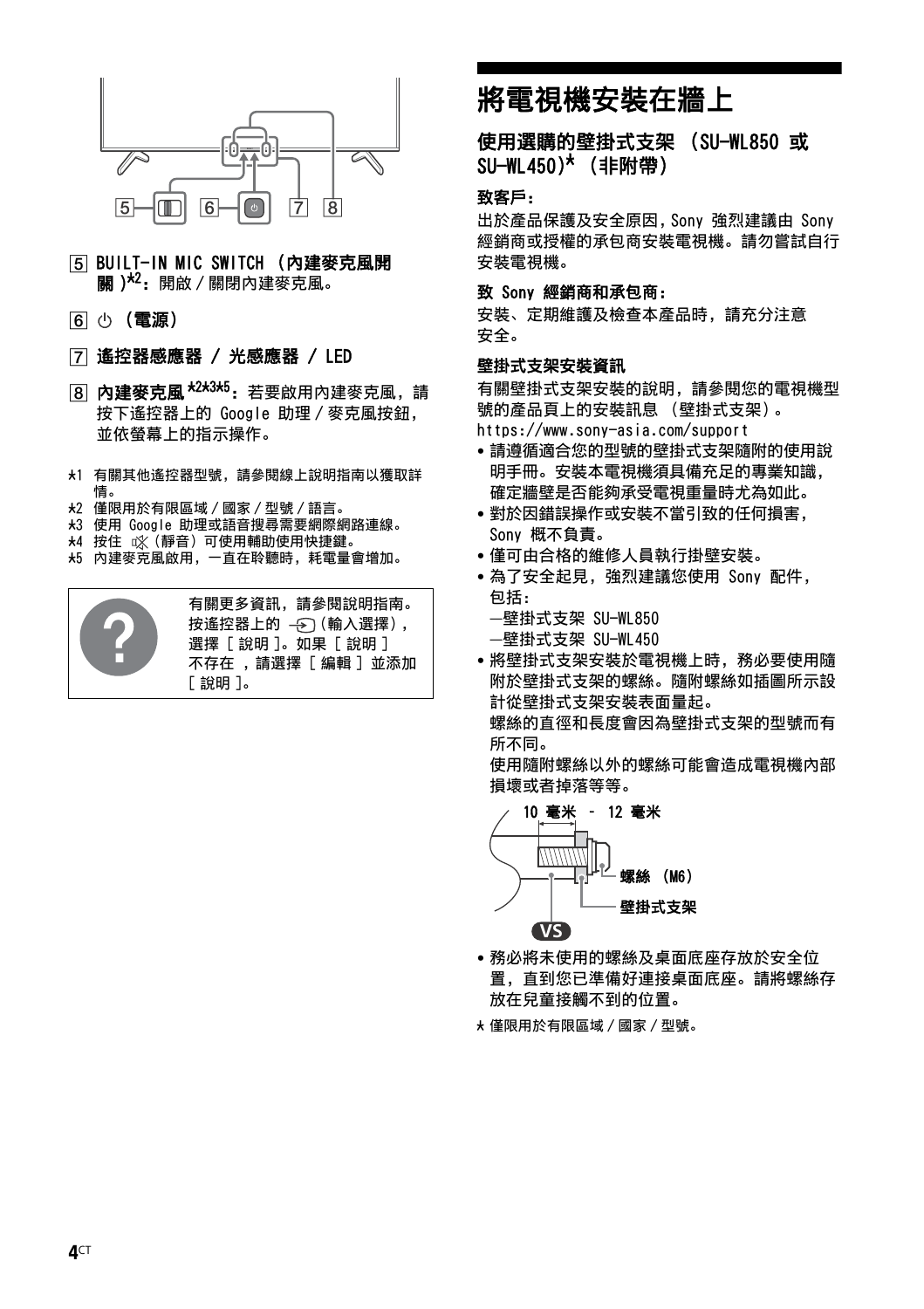# 選購的攝影機與麥克風組件 (無附帶)線材管理



# 故障排除

以下問題的一般故障排除:黑螢幕、沒有聲音、 凍結畫面、電視機沒有反應或網絡丟失,請依照以 下步驟操作。

- 1 按遙控器上的電源按鈕大約五秒重新啟動電視 機。電視機將重新啟動。如果電視機未恢復正 常, 請嘗試拔下 AC 雷源線, 然後按雷視機上 的電源按鈕再鬆開此按鈕。等候兩分鐘,隨後 插入 AC 電源線。 或者按電視機上的電源按鈕約四十秒,直到電 視機關閉。
- 2 請參閱如下所示的說明選單。
- 3 將電視機連接至網路,然後執行軟件更新。 Sony 建議您不斷更新您的電視機軟件。軟件 更新將提供新功能和效能改善。
- 4 造訪 Sony 支持網站 (本說明書末尾提供的資 訊)。

在插入電視機時,即使按遙控器或電視機上的電源 按鈕,電視機也可能在一定時間不能開啟。

系統初始化需要一定時間。等待大約一分鐘,然後 再次操作。

#### 遙控器無效。

• 更換電池。

### 忘記家長鎖定的密碼。

• PIN 碼輸入 9999,然後輸入新的 PIN 碼。

|  | 有關故障排除的更多資訊,請參閱<br>說明指南。<br>按遙控器上的 ——> (輸入選擇),<br>選擇「說明」。如果「說明」<br>不存在 ,請選擇 [編輯]並添加<br>「說明]。 |
|--|----------------------------------------------------------------------------------------------|
|--|----------------------------------------------------------------------------------------------|

# 規格

# 系統

面板系統:LCD (液晶顯示)面板,LED 背光源 電視系統: 模擬:I,D/K,B/G,M 數位:DTMB 彩色系統:PAL/SECAM/NTSC3.58/NTSC4.43 頻道涵蓋範圍: 模擬:UHF/VHF/ 纜線 數位:UHF 聲音輸出:10 瓦 + 10 瓦 無線技術 IEEE 802.11a/b/g/n/ac 協議 藍牙 ® 版本 4.2

# 輸入 / 輸出插孔

天線 / 纜線 VHF/UHF 的 75 歐姆外接端子  $\Rightarrow$  HDMI 4 AUDIO IN 類比音訊輸入 (立體聲迷你插孔) → VIDEO IN 視訊 / 音訊輸入 (迷你插孔) HDMI IN 1/2/3/4 (HDCP 2.3 相容) 視訊:  $4096 \times 2160p$  (50, 60 Hz)<sup>\*1\*2</sup>, 4096  $\times$ 2160p  $(24 \text{ Hz})^{*1}$ , 3840  $\times$  2160p (50, 60 Hz)<sup> $\star$ 2, 3840  $\times$  2160p (24, 25, 30 Hz),</sup> 1080p (30,50,60 Hz),1080/24p,1080i (50,60 Hz),720p (30,50,60 Hz), 720/24p, 576p, 480p, PC 格式 \*3 音訊: 在 eARC (Enhanced Audio Return Channel) 模式下 有關詳情,請參閱線上說明指南。 eARC 模式除外 5.1 聲道線性 PCM:32/44.1/48/88.2/96/ 176.4/192 kHz 16/20/24 位元, Dolby Audio, Dolby Atmos, DTS eARC/ARC (Enhanced Audio Return Channel/ Audio Return Channel) (僅限 HDMI IN 3)<sup>\*4</sup> 在 eARC 模式下 有關詳情,請參閱線上說明指南。 在 ARC 模式下 兩聲道線性 PCM:48 kHz 16 位元,Dolby Audio, Dolby Atmos, DTS  $\ominus$  DIGITAL AUDIO OUT (OPTICAL) 數位光纖插孔 (兩聲道線性 PCM:48 kHz 16 位元, Dolby Audio, DTS) (立體聲迷你插孔) 耳機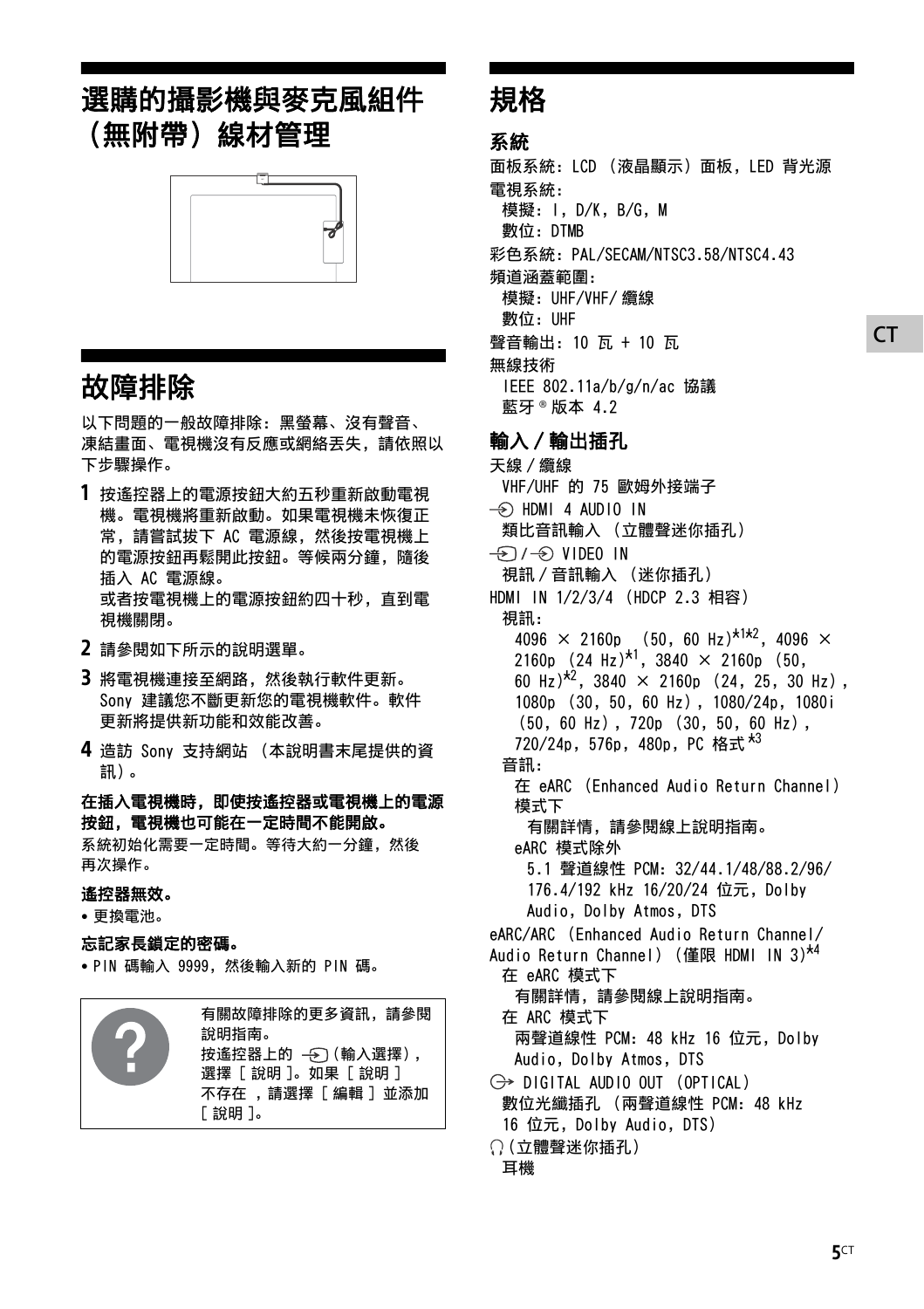$-21. -21$ USB 連接埠 1 支援高速 USB (USB 2.0) USB 連接埠 2 支援超快速 USB (USB 3.2 Gen 1)  $\frac{p}{2}$  LAN 10BASE-T/100BASE-TX 接頭 (視網絡的作業環境 而定,連線速度可能不同。不保證通訊率和通訊 品質。) REMOTE RS-232C,迷你插孔 (此端子僅供維修使用。) 電源和其他規格 電源需求 220 V  $-$  240 V AC, 50 Hz 螢幕尺寸 (對角測量)(大約) KD-75X80K:75 英寸 / 189.3 厘米 KD-65X80K:65 英寸 /163.9 厘米 KD-55X80K:55 英寸 /138.8 厘米 KD-50X80K:50 英寸 / 125.7 厘米 KD-43X81K / 43X80K ︰ 43 英寸 / 108.0 厘米 耗電量 見電視機背面 待機耗電量 \*5\*6  $0.5$  瓦 顯示解析度 (水平 × 垂直)(畫素)  $3840 \times 2160$ 輸出率 500 mA (對於 USB 1),900 mA (對於 USB 2) 尺寸 (大約) (寬 × 高 × 深) (毫米) 包含桌面底座  $KD-75X80K : 1675 \times 1041 \times 412$  $KD-65X80K: 1452 \times 906 \times 339$  $KD-55X80K: 1233 \times 783 \times 339$ KD-50X80K: 1119  $\times$  716  $\times$  288 KD-43X81K / 43X80K : 964  $\times$  629  $\times$  288 不含桌面底座  $KD-75X80K : 1675 \times 962 \times 73$  $KD-65X80K: 1452 \times 836 \times 72$ KD-55X80K: 1233  $\times$  713  $\times$  72  $KD-50X80K: 1119 \times 649 \times 70$ KD-43X81K / 43X80K : 964  $\times$  563  $\times$  69 重量 (大約)(千克)

### 包含桌面底座

KD-75X80K:33.5 KD-65X80K:22.7 KD-55X80K:16.9 KD-50X80K:13 KD-43X81K / 43X80K ︰ 10.7 不含桌面底座 KD-75X80K:32.2 KD-65X80K:21.7 KD-55X80K:15.9 KD-50X80K:12.4 KD-43X81K / 43X80K ︰ 10.1

### 其他

選用的配件 壁掛式支架:SU-WL850 (僅限 KD-75X80K / 65X80K / 55X80K) 壁掛式支架: SU-WL450 攝影機與麥克風組件︰ CMU-BC1 作業溫度:0 ºC - 40 ºC

操作濕度:10 % - 80 % 相對濕度 (非冷凝)

- \*1 當輸入 4096 × 2160p 且 [ 寬螢幕模式 ] 設為 [ 正常模式 ] 時,解析度將顯示為 3840 × 2160p。 要顯示 4096 × 2160p,請將 [ 寬螢幕模式 ] 設定 設為 [ 全螢幕模式 1 ] 或 [ 全螢幕模式 2 ]。
- \*2 請參閱螢幕選單設定 [HDMI 訊號格式 ]。
- \*3 有關詳情,請參閱線上說明指南。
- \*4 將音訊系統連接至 HDMI IN 3 以傳送電視機音訊至音 訊系統。
- \*5 電視機完成所需的內部處理后,達到規定的待機功率。
- \*6 當您的電視機連接至網絡時,待機耗電量將有所增加。

#### 註

- 選購配件的供應視國家 / 區域 / 電視機型號 / 存貨而定。
- 設計與規格可能變更而不事先通知。
- 使用 Google 助理時,可能需要訂購服務和應用程式, 並可能新增適用的條款、條件和 / 或費用。

### 商標資訊

- HDMI、HDMI 高畫質多媒體介面及 HDMI 標誌為 HDMI Licensing Administrator, Inc. 在美國及 其他國家的商標或註冊商標。
- Dolby、杜比、Dolby Vision、Dolby Atmos、 Dolby Audio、和雙 D 符號是杜比實驗室特許公 司的商標。本產品經過杜比實驗室的許可而製 造。未公佈的機密作品。版權所有 © 1992-2021 杜比實驗室。保留所有權利。
- Gracenote、Gracenote 標誌和標誌字型以及 "Powered by Gracenote" 標誌是 Gracenote, Inc. 在美國和 / 或其他國家的註冊商標或商標。
- Google TV 是該裝置軟件體驗的名稱,也是 Google LLC 的商標。Google、YouTube 和其他標 記是 Google LLC 的商標。
- 有關 DTS 專利,請參閱 [http://](http://patents.dts.com) [patents.dts.com。由](http://patents.dts.com) DTS, Inc. 授權製造。 DTS、Digital Surround、以及 DTS 標誌是 DTS, Inc. 在美國和其他國家的註冊商標或商 標。 © 2020 DTS, Inc. 保留所有權利。
- Netflix 是 Netflix, Inc. 的註冊商標。
- TUXERA 是 Tuxera Inc. 在美國及其他國家/地區 的註冊商標。
- 所有其他商標屬於其各自的所有者。